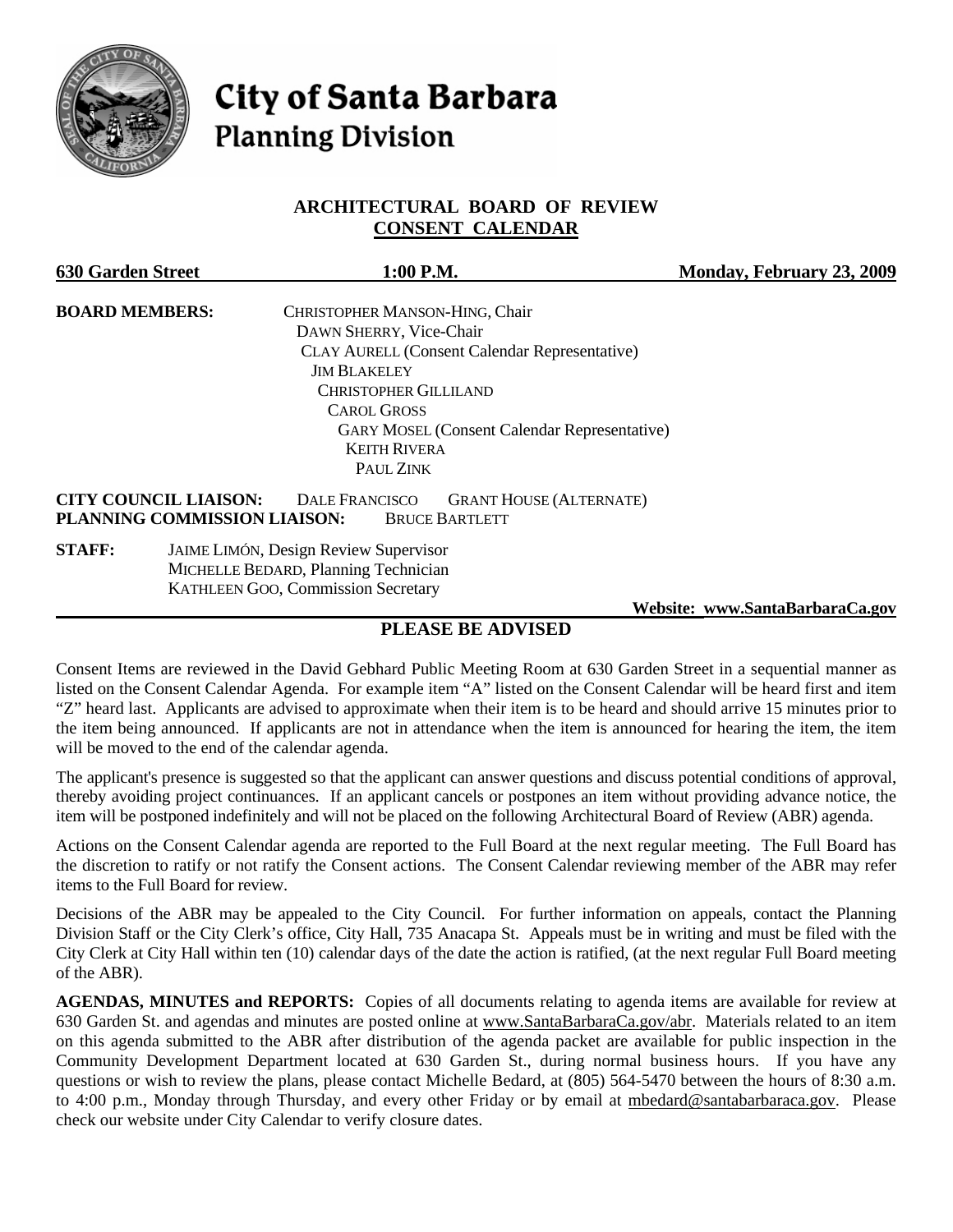**AMERICANS WITH DISABILITIES ACT:** In compliance with the Americans with Disabilities Act, if you need special assistance to gain access to, comment at, or participate in this meeting, please contact the Planning Division at 805-564-5470. If possible, notification at least 48 hours prior to the meeting will enable the City to make reasonable arrangements in most cases.

**POSTING:** That on Thursday, February 19, 2009 at 4:00 p.m., this Agenda was duly posted on the indoor and outdoor bulletin boards at the Community Development Department, 630 Garden Street, and online at [www.SantaBarbaraCa.gov/abr.](http://www.santabarbaraca.gov/abr)

**PUBLIC COMMENT:** Any member of the public may address the Architectural Board of Review Consent Representative for up to two minutes on any subject within their jurisdiction that is not scheduled for a public discussion before the Board on that day.

# **REFERRED BY FULL BOARD**

# **A. LOMA ALTA A-1 Zone**

Assessor's Parcel Number: 035-050-0RW Application Number: MST2006-00591 Owner: City of Santa Barbara, Public Works Applicant: Tom Conti, Project Engineer

(Proposal for pedestrian improvements to include the construction of sidewalk and street lighting located in the public right-of-way on the northeast side of Loma Alta Drive, between Coronel Road and Canon Perdido Street. The proposal includes the addition of safety features such as curbs, handrails and guardrails, the removal of approximately 15 shrubs/trees and 351 cubic yards of grading.)

#### **(Final Approval of Landscaping is requested.)**

# **FINAL REVIEW**

#### **B.** 1280 COAST VILLAGE RD **C-1/SD-3** Zone

| Assessor's Parcel Number:  | $009 - 230 - 035$              |
|----------------------------|--------------------------------|
| <b>Application Number:</b> | MST2008-00351                  |
| Owner:                     | Martin W. Foreman, Trustee     |
| Applicant:                 | <b>Jim Buster</b>              |
| <b>Business Name:</b>      | Los Arroyos Mexican Restaurant |

(Proposal to stripe a total of six new parking spaces and add new landscaping at the existing multi-tenant commercial site.)

# **(Preliminary Approval granted 12/29/08. Final Approval is requested.)**